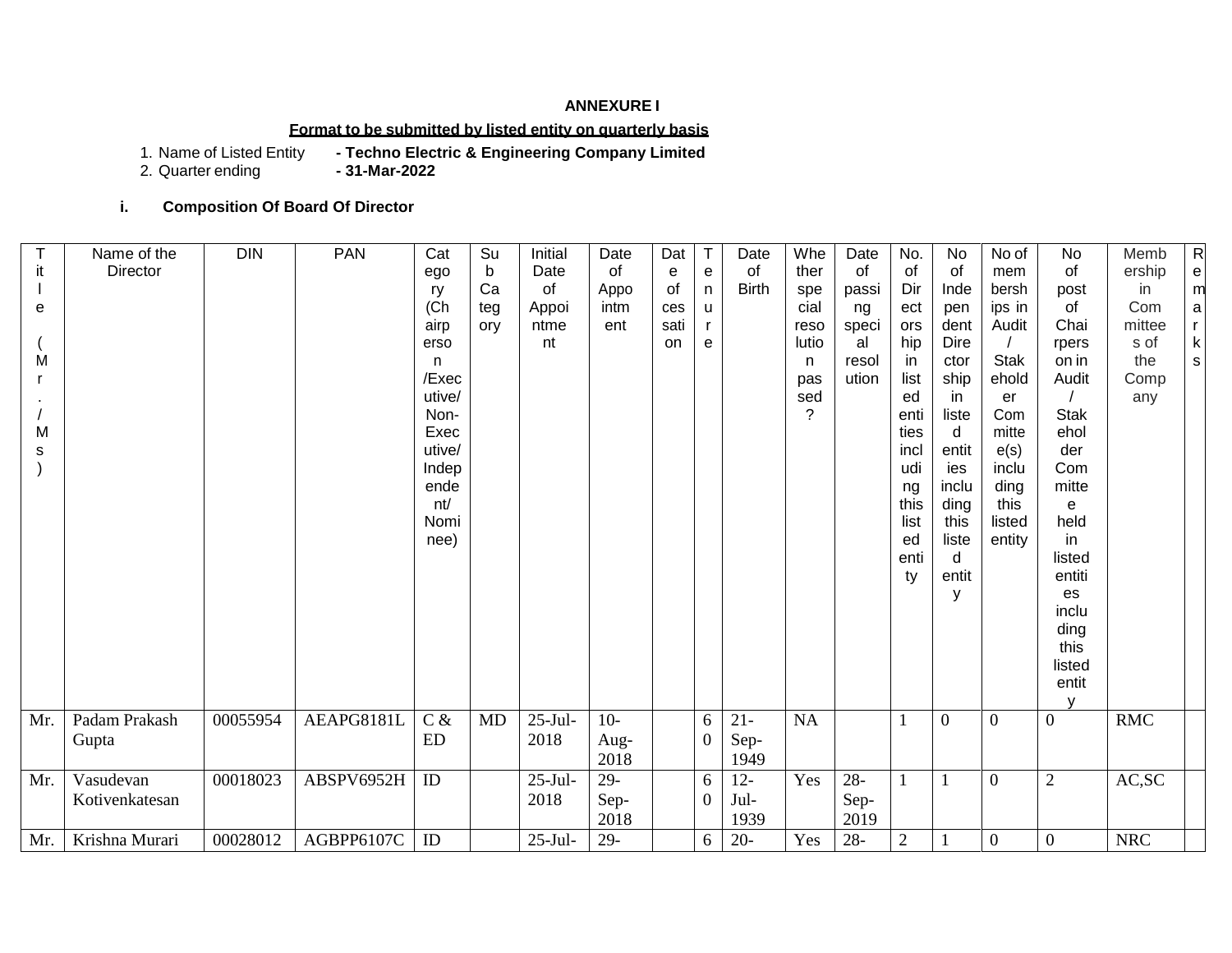|     | Poddar                 |          |                |            | 2018                   | Sep-<br>2018           | $\theta$ | Jun-<br>1945             |           | Sep-<br>2019           |                |                |   |          |                       |
|-----|------------------------|----------|----------------|------------|------------------------|------------------------|----------|--------------------------|-----------|------------------------|----------------|----------------|---|----------|-----------------------|
| Mr. | Samarendra Nath<br>Roy | 00408742 | ADOPR1074<br>N | ID         | $18-$<br>Nov-<br>2009  | $29-$<br>Sep-<br>2018  | 6        | $21 -$<br>Jun-<br>1943   | Yes       | $28 -$<br>Sep-<br>2019 | 2              | $\overline{2}$ |   |          | AC, RC,<br><b>NRC</b> |
| Mr. | Ankit Saraiya          | 02771647 | AIHPG2533P     | <b>ED</b>  | $02 -$<br>Apr-<br>2012 | $02 -$<br>Apr-<br>2018 | 3<br>6   | 14-<br>Feb-<br>1986      | NA        |                        |                | $\overline{0}$ |   | $\Omega$ | AC, SC,<br>RC         |
| Ms. | Avantika Gupta         | 03149138 | AKRPG6298<br>B | <b>NED</b> | $25 -$<br>Mar-<br>2015 | $25 -$<br>Mar-<br>2015 | $\Omega$ | $11-$<br>Apr-<br>1990    | <b>NA</b> |                        | 3              | $\overline{0}$ | 3 | $\Omega$ | SC, NR<br>C           |
| Mr. | Kadenja Krishna<br>Rai | 00629937 | AASPR6471Q     | ID         | $28 -$<br>Sep-<br>2019 | $28 -$<br>Sep-<br>2019 | 6        | $04 -$<br>Jun-<br>1944   | Yes       | $28 -$<br>Sep-<br>2019 |                |                |   | $\Omega$ | AC                    |
| Ms. | Dipali Khanna          | 03395440 | ADBPK0704<br>H | ID         | $30-$<br>Sep-<br>2019  | $30-$<br>Sep-<br>2020  | 3        | $23 -$<br>$Oct-$<br>1952 | Yes       | $30-$<br>Sep-<br>2020  | $\overline{2}$ | $\overline{2}$ |   | $\theta$ |                       |

| Company Remarks          |           |
|--------------------------|-----------|
| <b>Whether Permanent</b> | <b>No</b> |
| chairperson appointed    |           |
| Whether Chairperson is   | No        |
| related to MD or CEO     |           |

# **ii. Composition of Committees**

# **a. Audit Committee**

| Sr. | Name of the Director | Category | Chairperson/Membership | Appointment | <b>Cessation Date</b> |
|-----|----------------------|----------|------------------------|-------------|-----------------------|
| No. |                      |          |                        | Date        |                       |
|     | Vasudevan            | ID       | Chairperson            | 25-Jul-2018 |                       |
|     | Kotivenkatesan       |          |                        |             |                       |
|     | Samarendra Nath Roy  | ID       | Member                 | 25-Jul-2018 |                       |
|     | Kadenja Krishna Rai  | ID       | Member                 | 13-Nov-2019 |                       |
|     | Ankit Saraiya        | ED       | Member                 | 13-Aug-2019 |                       |

| .<br>$\sim$<br>$.$ rl $\prime$ r $\sim$<br>Tiudi<br>uaine                 |     |
|---------------------------------------------------------------------------|-----|
| <br>M'<br>$- - - - - -$<br><b>ether</b><br>-∗1∆۰۰<br>rmanent<br>ז בז<br>எ | Yes |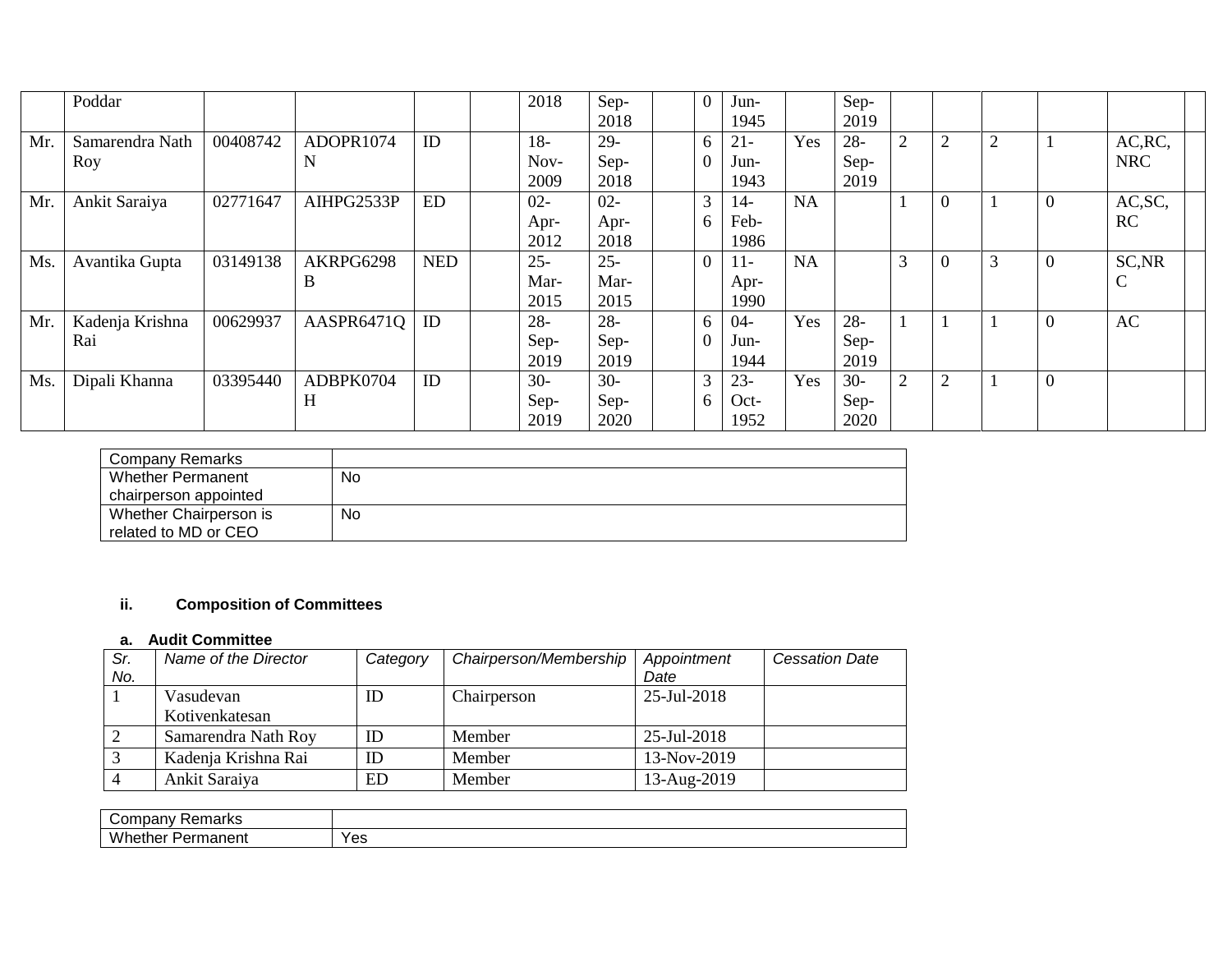#### chairperson appointed

#### **b. Stakeholders Relationship Committee**

| Sr.<br>No. | Name of the Director        | Category   | Chairperson/Membership | Appointment<br>Date | <b>Cessation Date</b> |
|------------|-----------------------------|------------|------------------------|---------------------|-----------------------|
|            | Vasudevan<br>Kotivenkatesan | ID         | Chairperson            | $25$ -Jul-2018      |                       |
|            | Ankit Saraiya               | ED         | Member                 | $25$ -Jul-2018      |                       |
|            | Avantika Gupta              | <b>NED</b> | Member                 | 25-Jul-2018         |                       |

| Company<br>Remarks       |     |
|--------------------------|-----|
| <b>Whether Permanent</b> | Yes |
| chairperson appointed    |     |

# **c. Risk Management Committee**

| Sr.<br>No. | Name of the Director | Category | Chairperson/Membership | Appointment<br>Date | <b>Cessation Date</b> |
|------------|----------------------|----------|------------------------|---------------------|-----------------------|
|            | Padam Prakash Gupta  | C & E D  | Chairperson            | 25-Jul-2018         |                       |
|            | Samarendra Nath Roy  |          | Member                 | $25$ -Jul-2018      |                       |
|            | Ankit Saraiya        | ED       | Member                 | $25$ -Jul-2018      |                       |

| Company Remarks          |     |
|--------------------------|-----|
| Whether<br>Permanent     | Yes |
| appointed<br>chairperson |     |

# **d. Nomination and Remuneration Committee**

| Sr.<br>No. | Name of the Director  | Category   | Chairperson/Membership | Appointment<br>Date | <b>Cessation Date</b> |
|------------|-----------------------|------------|------------------------|---------------------|-----------------------|
|            | Samarendra Nath Roy   | ID         | Chairperson            | 25-Jul-2018         |                       |
|            | Krishna Murari Poddar | ID         | Member                 | 25-Jul-2018         |                       |
|            | Avantika Gupta        | <b>NED</b> | Member                 | 13-Aug-2019         |                       |

| Company Remarks          |     |
|--------------------------|-----|
| <b>Whether Permanent</b> | Yes |
| chairperson<br>appointed |     |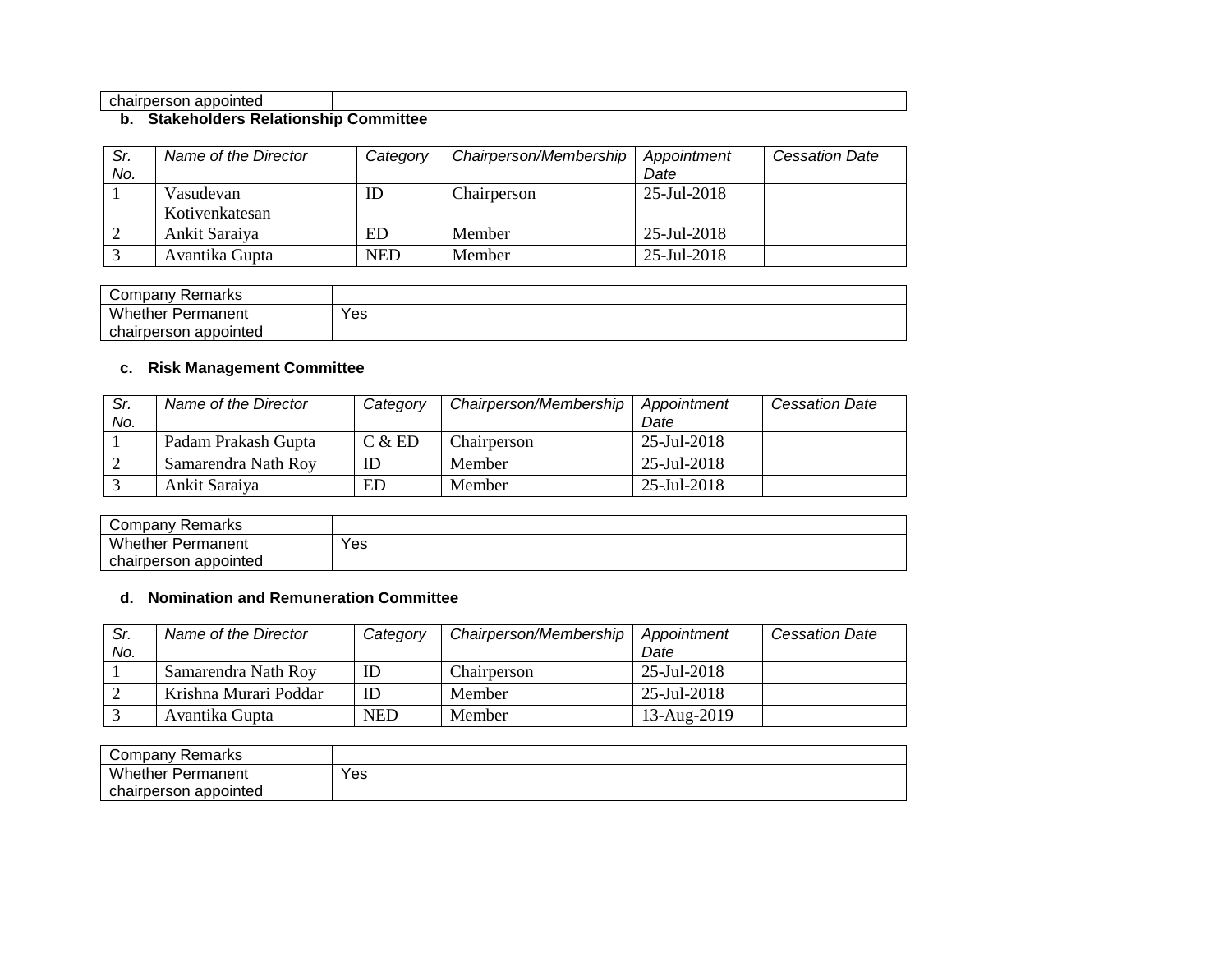### iii. **Meeting of Board of Directors**

| Date(s) of Meeting<br>(if any) in the<br>previous quarter | Date(s) of Meeting<br>(if any) in the<br>relevant quarter | Whether<br>requirement of<br>Quorum met | Number of<br>Directors present | <b>Number of Independent</b><br>Directors present |
|-----------------------------------------------------------|-----------------------------------------------------------|-----------------------------------------|--------------------------------|---------------------------------------------------|
| 12-Nov-2021                                               | 14-Feb-2022                                               | Yes                                     |                                |                                                   |
|                                                           | 21-Mar-2022                                               | Yes                                     |                                |                                                   |

| Company Remarks               |     |
|-------------------------------|-----|
| Maximum gap between any       | -93 |
| two consecutive (in number of |     |
| days)                         |     |

# iv. **Meeting of Committees**

| Name of the<br><b>Committee</b>     | Date(s) of<br>meeting during<br>of the committee<br>in the previous<br>quarter | Date(s) of<br>meeting of the<br>committee in the<br>relevant quarter | Whether<br>requirement<br>of Quorum<br>met (Yes/No) | Number of<br><b>Directors</b><br>present | Number of<br>independent<br>directors<br>present |
|-------------------------------------|--------------------------------------------------------------------------------|----------------------------------------------------------------------|-----------------------------------------------------|------------------------------------------|--------------------------------------------------|
| <b>Audit Committee</b>              | 12-Nov-2021                                                                    |                                                                      | Yes                                                 | $\overline{4}$                           | 3                                                |
| <b>Audit Committee</b>              |                                                                                | 14-Feb-2022                                                          | Yes                                                 | 4                                        | 3                                                |
| <b>Audit Committee</b>              |                                                                                | 21-Mar-2022                                                          | Yes                                                 | $\overline{4}$                           | 3                                                |
| Nomination &<br>Remuneration        |                                                                                | 28-Mar-2022                                                          | Yes                                                 | 3                                        | $\overline{2}$                                   |
| Committee                           |                                                                                |                                                                      |                                                     |                                          |                                                  |
| <b>Stakeholders</b>                 |                                                                                | 28-Mar-2022                                                          | Yes                                                 | 3                                        |                                                  |
| Relationship                        |                                                                                |                                                                      |                                                     |                                          |                                                  |
| Committee                           |                                                                                |                                                                      |                                                     |                                          |                                                  |
| <b>Risk Management</b><br>Committee |                                                                                | 28-Mar-2022                                                          | Yes                                                 | 3                                        |                                                  |

| <b>Company Remarks</b>                                                                                 |     |
|--------------------------------------------------------------------------------------------------------|-----|
| Maximum gap between any<br>two consecutive (in number of<br>days) [Only for Audit<br><b>Committeel</b> | -93 |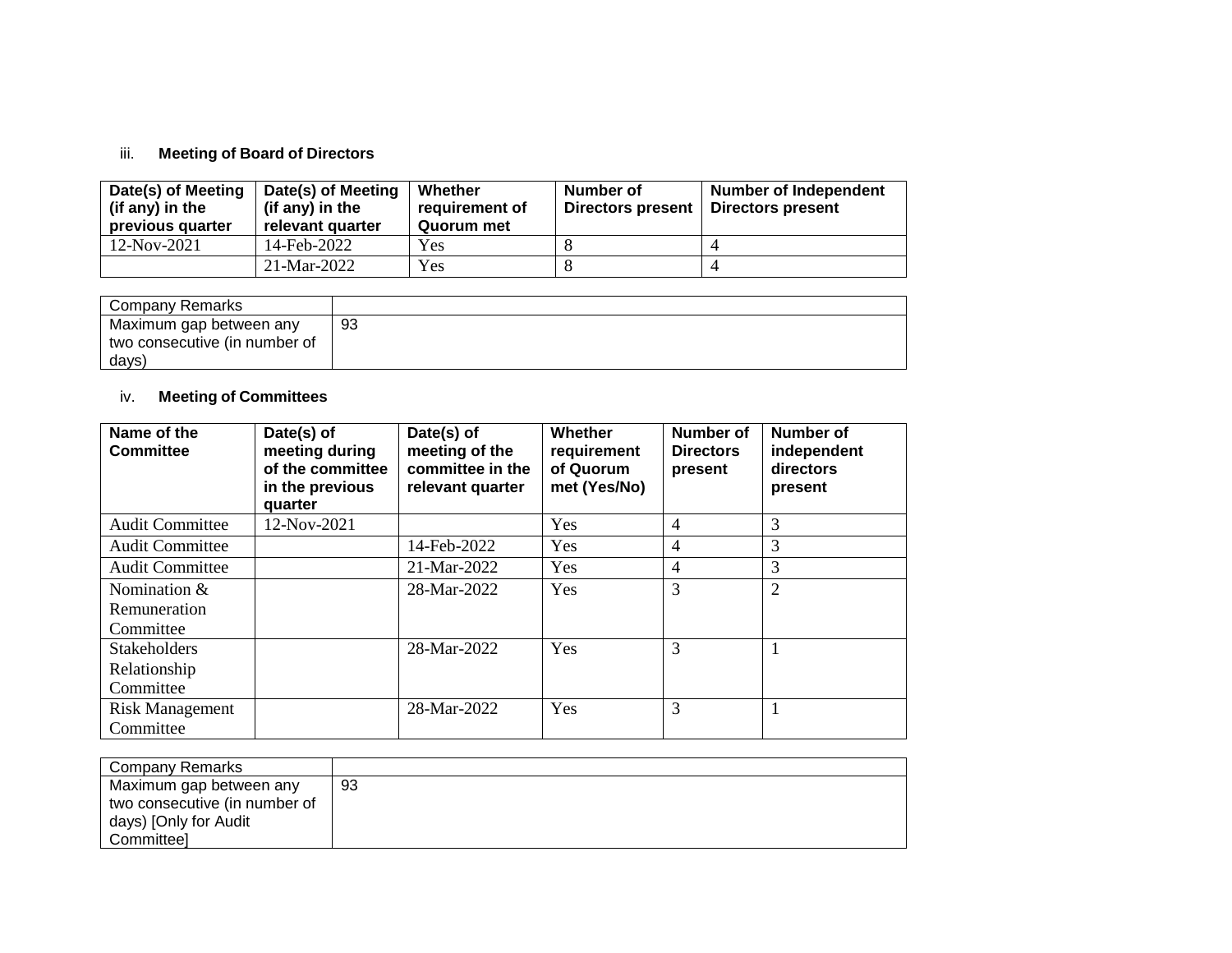### v. **Related Party Transactions**

| <b>Subject</b>                                                                                            | <b>Compliance status</b><br><b>Remark</b><br>(Yes/No/NA) |  |
|-----------------------------------------------------------------------------------------------------------|----------------------------------------------------------|--|
| Whether prior approval of audit committee obtained                                                        | Yes                                                      |  |
| Whether shareholder approval obtained for material RPT                                                    | Not Applicable                                           |  |
| Whether details of RPT entered into pursuant to omnibus<br>approval have been reviewed by Audit Committee | Yes                                                      |  |

| Disclosure of notes on related  |  |
|---------------------------------|--|
| party transactions and          |  |
| Disclosure of notes of material |  |
| related party transactions      |  |

### **VI. Affirmations**

- 1. The composition of Board of Directors is in terms of SEBI (Listing obligations and disclosure requirements) Regulations, 2015. **Yes**
- 2. The composition of the following committees is in terms of SEBI(Listing obligations and disclosure requirements) Regulations, 2015
	- a. Audit Committee **Yes**
	- b. Nomination & remuneration committee **Yes**
	- c. Stakeholders relationship committee **Yes**
	- d. Risk management committee (applicable to the top 100 listed entities) **- Yes**
- 3. The committee members have been made aware of their powers, role and responsibilities as specified in SEBI (Listing obligations and disclosure requirements) Regulations, 2015. **- Yes**
- 4. The meetings of the board of directors and the above committees have been conducted in the manner as specified in SEBI (Listing obligations and disclosure requirements) Regulations, 2015.**- Yes**
- 5. a. This report and/or the report submitted in the previous quarter has been placed before Board of Directors. **- Yes** b. Any comments/observations/advice of Board of Directors may be mentioned here:

**Name : Niranjan Brahma**

**Designation : Company Secretary & Compliance Officer**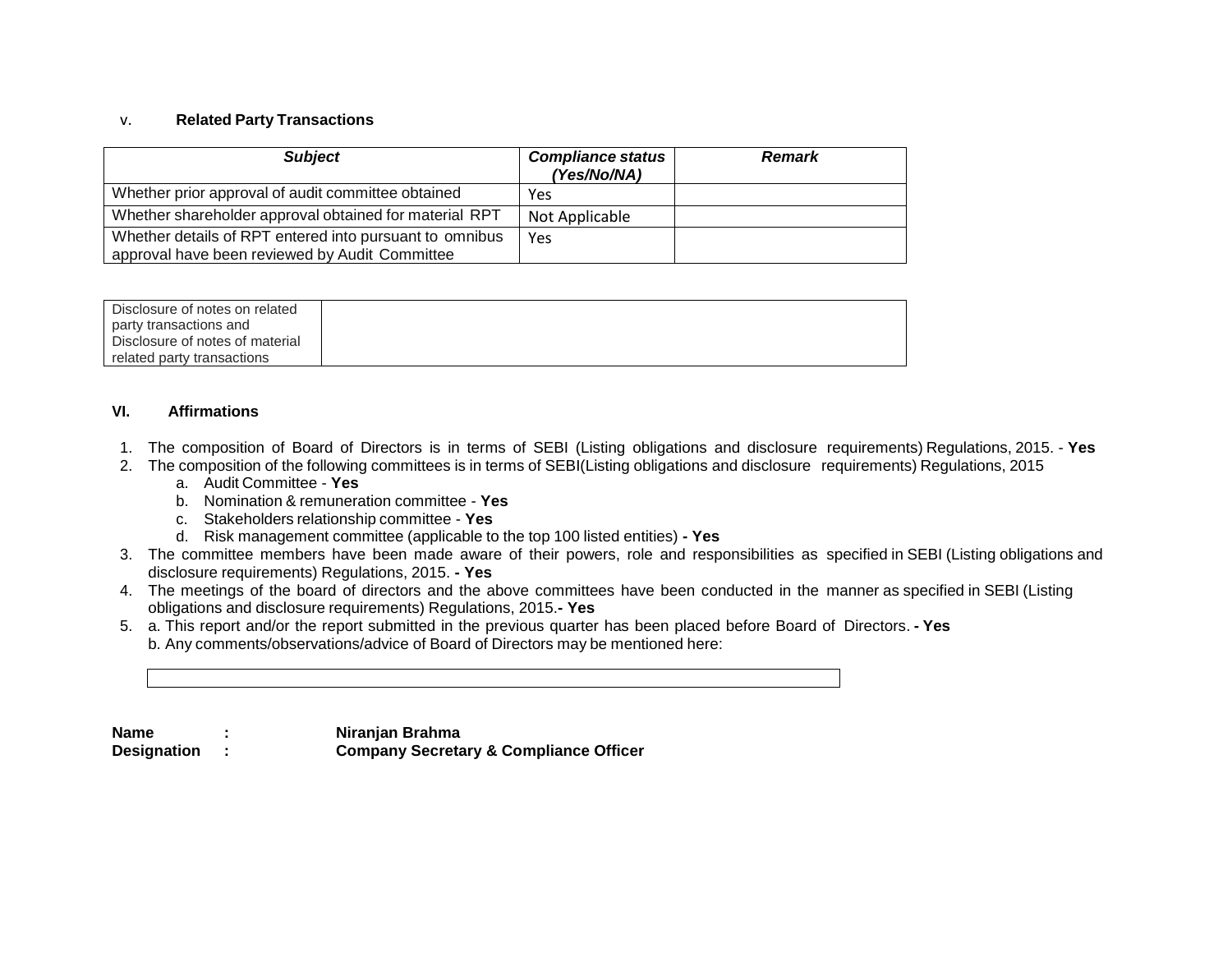# **ANNEXURE II**

# Format to be submitted by listed entity at the end of the financial year (for the whole of financial year)

| I. Disclosure on website in terms of Listing Regulations |                  |                       |                  |  |  |  |
|----------------------------------------------------------|------------------|-----------------------|------------------|--|--|--|
| <b>Item</b>                                              | <b>Complianc</b> | <b>Company Remark</b> | Website          |  |  |  |
|                                                          | e status         |                       |                  |  |  |  |
| As per regulation 46(2) of the LODR:                     |                  |                       |                  |  |  |  |
|                                                          |                  |                       |                  |  |  |  |
| Details of business                                      | Yes              |                       | www.techno.co.in |  |  |  |
| Terms and conditions of appointment of                   | Yes              |                       | www.techno.co.in |  |  |  |
| Composition of various committees of                     | Yes              |                       | www.techno.co.in |  |  |  |
| Code of conduct of board of directors and                | Yes              |                       | www.techno.co.in |  |  |  |
| Details of establishment of vigil mechanism/             | 'Yes             |                       | www.techno.co.in |  |  |  |
| Criteria of making payments to non-                      | Yes              |                       | www.techno.co.in |  |  |  |
| Policy on dealing with related party                     | Yes              |                       | www.techno.co.in |  |  |  |
| Policy for determining 'material' subsidiaries Yes       |                  |                       | www.techno.co.in |  |  |  |
| Details of familiarization programs imparted Yes         |                  |                       | www.techno.co.in |  |  |  |
| Email address for grievance redressal and                | Yes              |                       | www.techno.co.in |  |  |  |
| other relevant details entity who are                    |                  |                       |                  |  |  |  |
| Contact information of the designated                    | Yes              |                       | www.techno.co.in |  |  |  |
| <b>Financial results</b>                                 | Yes              |                       | www.techno.co.in |  |  |  |
| Shareholding pattern                                     | Yes              |                       | www.techno.co.in |  |  |  |
| Details of agreements entered into with the              | <b>Not</b>       |                       |                  |  |  |  |
| media companies and/or their associates                  | Applicable       |                       |                  |  |  |  |
| Schedule of analyst or institutional investor            | Yes              |                       | www.techno.co.in |  |  |  |
| meet and presentations madeby the listed                 |                  |                       |                  |  |  |  |
| New name and the old name of the listed                  | Yes              |                       | www.techno.co.in |  |  |  |
| Advertisements as per regulation 47 (1)                  | Yes              |                       | www.techno.co.in |  |  |  |
| Credit rating or revision in credit rating               | Yes              |                       | www.techno.co.in |  |  |  |
| Separate audited financial statements of                 | Yes              |                       | www.techno.co.in |  |  |  |
| As per other regulations of the LODR:                    |                  |                       |                  |  |  |  |
| Whether company has provided information                 |                  |                       | www.techno.co.in |  |  |  |
| under separate section on its website as                 | Yes              |                       |                  |  |  |  |
| per Regulation 46(2)                                     |                  |                       |                  |  |  |  |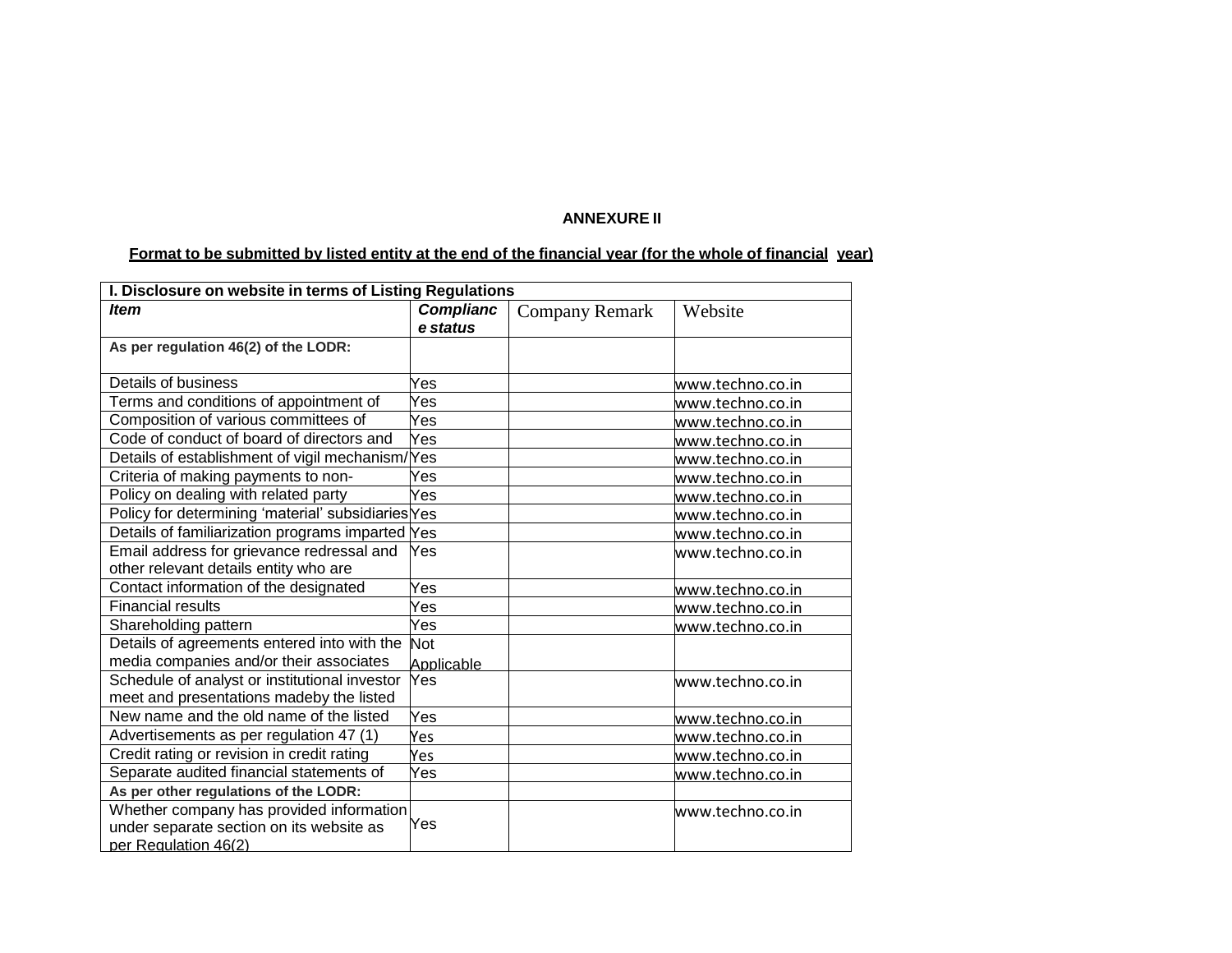| Materiality Policy as per Regulation 30                                                                                 | Yes                                |                                 | www.techno.co.in  |
|-------------------------------------------------------------------------------------------------------------------------|------------------------------------|---------------------------------|-------------------|
| Dividend Distribution policy as per                                                                                     | Yes                                | www.techno.co.in                |                   |
| It is certified that these contents on the                                                                              | Yes                                |                                 | www.techno.co.in  |
| <b>Il Annual Affirmations</b>                                                                                           |                                    |                                 |                   |
| <b>Particulars</b>                                                                                                      | <b>Regulation</b><br><b>Number</b> | Compl<br>iance<br><b>status</b> | Company<br>Remark |
| Independent director(s) have been<br>appointed in terms of specified criteria of<br>'independence' and/or 'eligibility' | $16(1)(b)$ & $25(6)$               | Yes                             |                   |
| <b>Board composition</b>                                                                                                | $17(1), 17(1A)$ &<br>17(1B)        | Yes                             |                   |
| Meeting of Board of directors                                                                                           | 17(2)                              | Yes                             |                   |
| Quorum of Board meeting                                                                                                 | 17(2A)                             | Yes                             |                   |
| <b>Review of Compliance Reports</b>                                                                                     | 17(3)                              | Yes                             |                   |
| Plans for orderly succession for<br>appointments                                                                        | 17(4)                              | Yes                             |                   |
| Code of Conduct                                                                                                         | 17(5)                              | Yes                             |                   |
| Fees/compensation                                                                                                       | 17(6)                              | Yes                             |                   |
| Minimum Information                                                                                                     | 17(7)                              | Yes                             |                   |
| <b>Compliance Certificate</b>                                                                                           | 17(8)                              | Yes                             |                   |
| Risk Assessment & Management                                                                                            | 17(9)                              | Yes                             |                   |
| Performance Evaluation of Independent                                                                                   | 17(10)                             | Yes                             |                   |
| <b>Directors</b>                                                                                                        |                                    |                                 |                   |
| Recommendation of Board                                                                                                 | 17(11)                             | Yes                             |                   |
| Maximum number of directorship                                                                                          | 17A                                | Yes                             |                   |
| <b>Composition of Audit Committee</b>                                                                                   | 18(1)                              | Yes                             |                   |
| <b>Meeting of Audit Committee</b>                                                                                       | 18(2)                              | Yes                             |                   |
| Composition of nomination & remuneration<br>committee                                                                   | $19(1)$ & (2)                      | Yes                             |                   |
| Quorum of Nomination and Remuneration<br>Committee meeting                                                              | 19(2A)                             | Yes                             |                   |
| Meeting of nomination & remuneration<br>committee                                                                       | 19(3A)                             | Yes                             |                   |
| <b>Composition of Stakeholder Relationship</b><br>Committee                                                             | $20(1), 20(2)$ and<br>20(2A)       | Yes                             |                   |
| Meeting of stakeholder relationship<br>committee                                                                        | 20(3A)                             | Yes                             |                   |
| Composition and role of risk management<br>committee                                                                    | 21(1), (2), (3), (4)               | Yes                             |                   |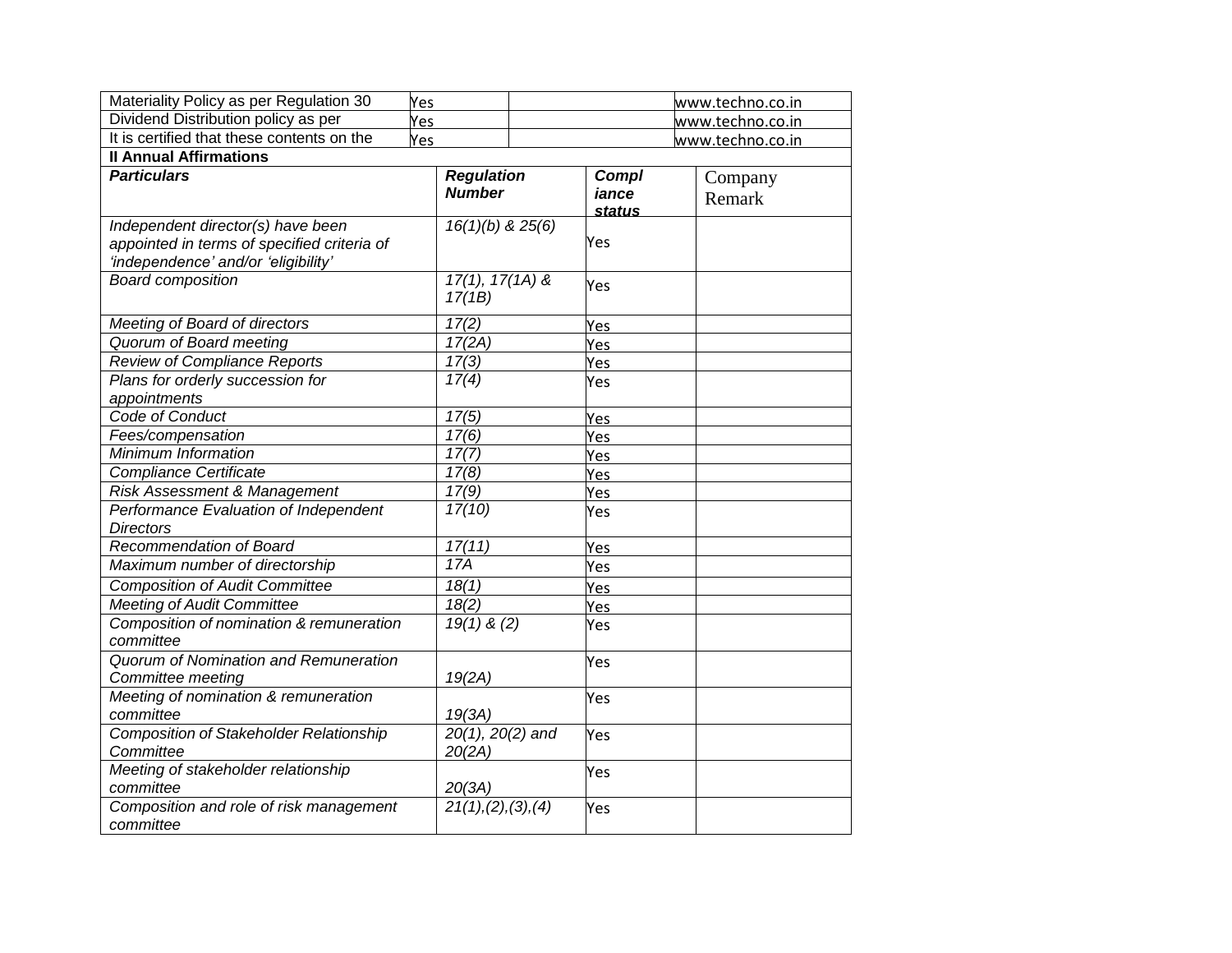| <b>Meeting of Risk Management Committee</b>                                     | 22                           | Yes |
|---------------------------------------------------------------------------------|------------------------------|-----|
| Vigil Mechanism                                                                 | 22                           | Yes |
| Policy for related party Transaction                                            | 23(1), (1A), (5), (6)        | Yes |
| Prior or Omnibus approval of Audit<br>Committee for all related party           | 23(2), (3)                   | Yes |
| Approval for material related party<br>transactions                             | 23(4)                        | Yes |
| Disclosure of related party transactions on<br>consolidated basis               | 23(9)                        | Yes |
| Composition of Board of Directors of<br>unlisted material Subsidiary            | 24(1)                        | Yes |
| <b>Other Corporate Governance</b><br>requirements with respect to subsidiary of | 24(2), (3), (4), (5)<br>&(6) | Yes |
| Annual Secretarial Compliance Report                                            | 24(A)                        | Yes |
| Alternate Director to Independent Director                                      | 25(1)                        | Yes |
| <b>Maximum Tenure</b>                                                           | 25(2)                        | Yes |
| Meeting of independent directors                                                | $25(3)$ & $(4)$              | Yes |
| Familiarization of independent directors                                        | 25(7)                        | Yes |
| Declaration from Independent Director                                           | $25(8)$ & $(9)$              | Yes |
| D & O Insurance for Independent                                                 | 25(10)                       | Yes |
| Memberships in Committees                                                       | 26(1)                        | Yes |
| Affirmation with compliance to code of                                          | 26(3)                        |     |
| conduct from members of Board of                                                |                              |     |
| <b>Directors and Senior management</b>                                          |                              | Yes |
| personnel                                                                       |                              |     |
| Disclosure of Shareholding by Non-                                              | 26(4)                        | Yes |
| <b>Executive Directors</b>                                                      |                              |     |
| Policy with respect to Obligations of<br>directors and senior management        | 26(2) & 26(5)                | Yes |

**Other Information**

### **III Affirmations:**

The Listed Entity has approved Material Subsidiary Policy and the Corporate Governance requirements with respect to subsidiary of Listed Entity have been complied. **- Yes**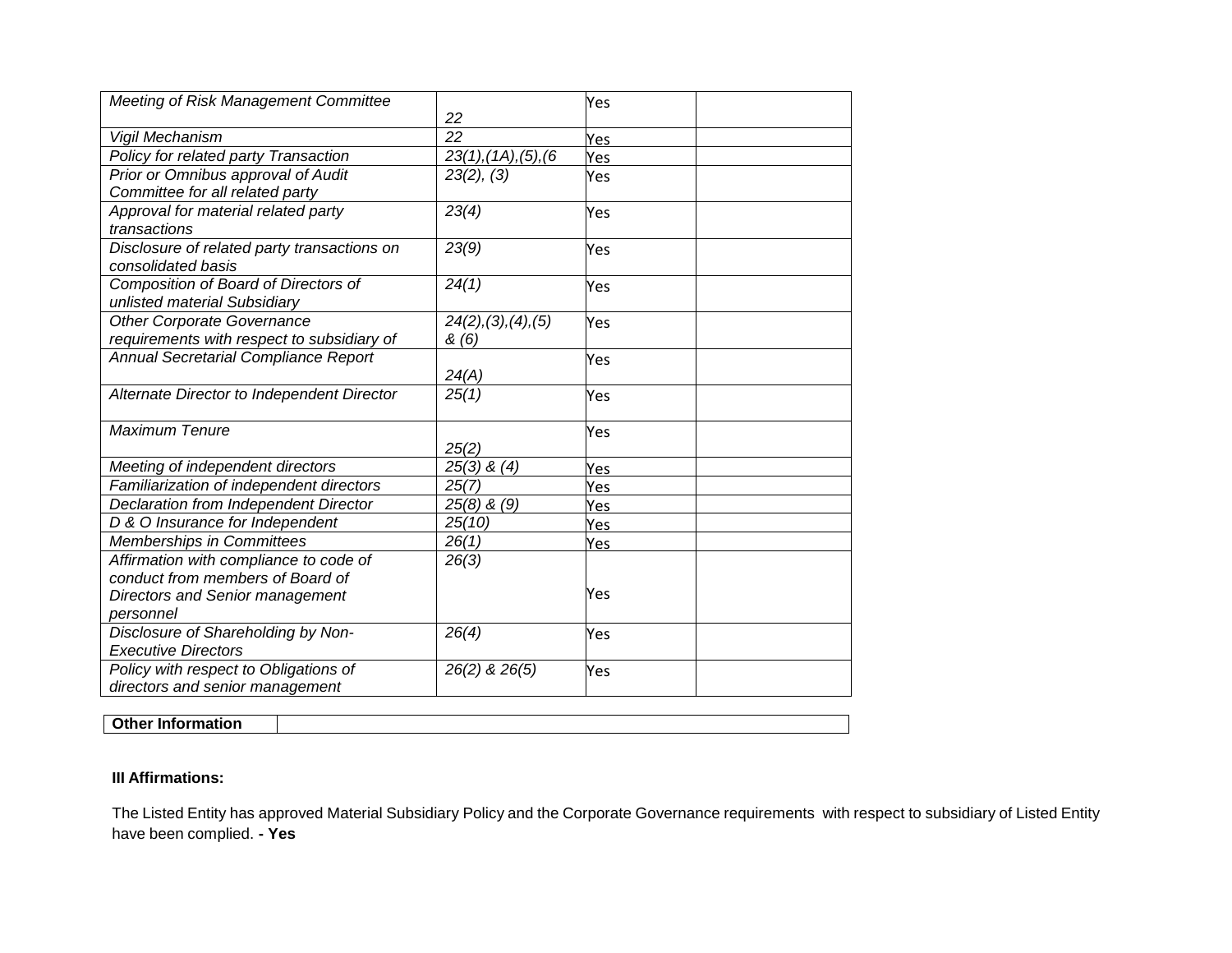**Name 11 Seminutes 11 Seminutes 11 Seminutes 12 Niranjan Brahma<br>
<b>12 Sempany Secre 21 Sempany Secre Designation : Company Secretary & Compliance Officer**

### **ANNEXURE IV**

| %symbol% | %companyName% | %quarterEnded% |  |  |
|----------|---------------|----------------|--|--|
|          |               |                |  |  |

### **(A) Any loan or any other form of debt advanced by the listed entity directly or indirectly to**

| Aggregate amount advanced during six months                 |                                                                      |                                                                                                    |                                                                |                                                                        | Balance outstanding at the end of six months                         |                                                                                                        |                                                             |
|-------------------------------------------------------------|----------------------------------------------------------------------|----------------------------------------------------------------------------------------------------|----------------------------------------------------------------|------------------------------------------------------------------------|----------------------------------------------------------------------|--------------------------------------------------------------------------------------------------------|-------------------------------------------------------------|
| Promoter or<br>any other<br>entity<br>controlled by<br>them | Promoter<br>Group or<br>any other<br>entity<br>controlled<br>by them | <b>Directors</b><br>(including<br>relatives)<br>or any<br>other<br>entity<br>controlled<br>by them | <b>KMPs or</b><br>any other<br>entity<br>controlled<br>by them | Promot<br>er or<br>any<br>other<br>entity<br>controll<br>ed by<br>them | Promoter<br>Group or<br>any other<br>entity<br>controlled<br>by them | <b>Directors</b><br><i>(including</i><br>relatives) or<br>any other<br>entity<br>controlled by<br>them | <b>KMPs or any</b><br>other entity<br>controlled by<br>them |
| 0                                                           | 0                                                                    | $\Omega$                                                                                           | 0                                                              | $\Omega$                                                               | 27259077<br>2                                                        | $\Omega$                                                                                               | $\Omega$                                                    |

**(B) Any guarantee/ comfort letter (by whatever name called) provided by the listed entity directly or indirectly, in connection with any loan(s) or any other form of debt availed by:**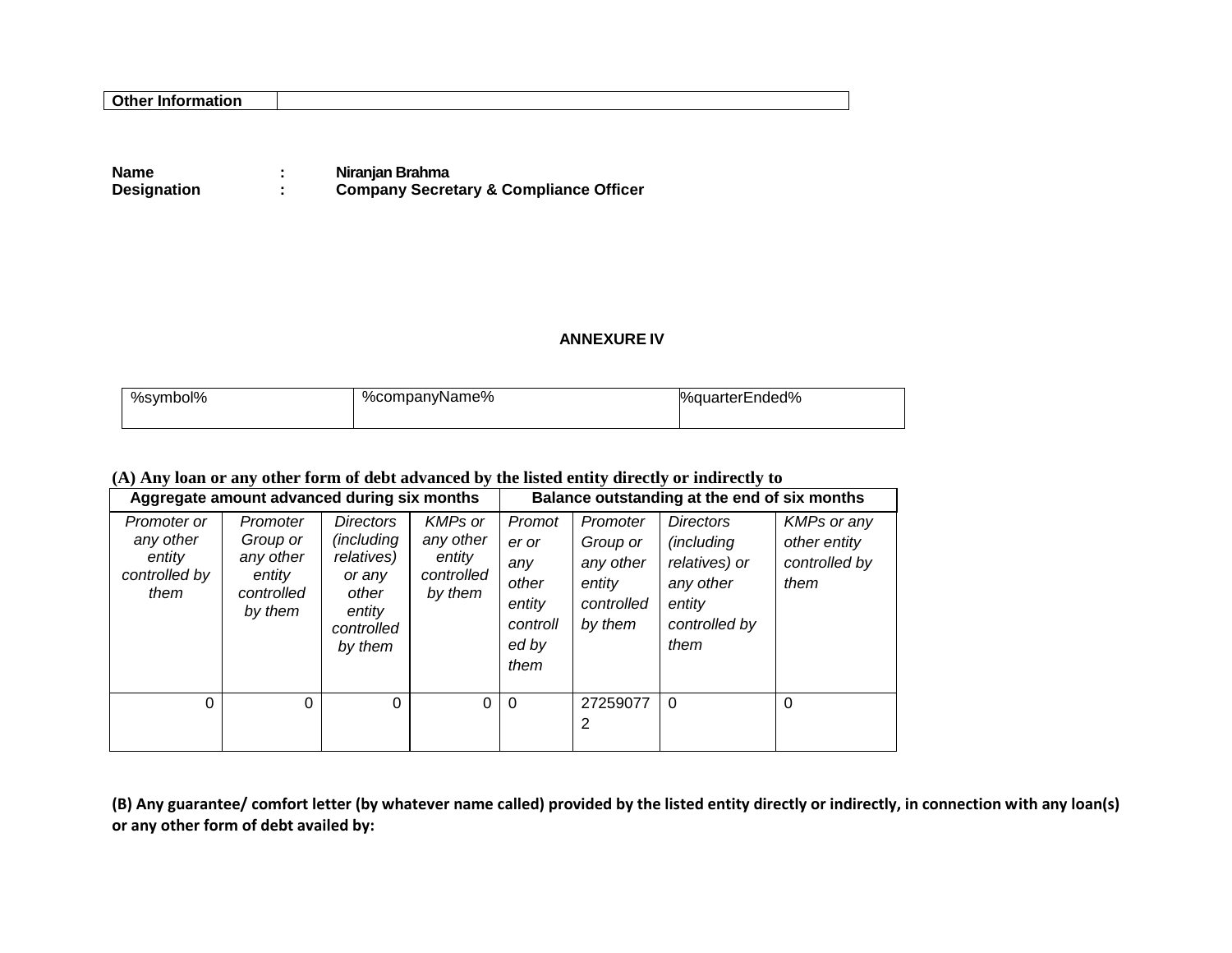| <b>Entity</b>                                                                                                   | Type (guarantee, comfort letter<br>etc.) | Aggregate amount of<br>issuance during six<br>months | <b>Balance outstanding at the</b><br>end of six months (taking into<br>account any invocation) |
|-----------------------------------------------------------------------------------------------------------------|------------------------------------------|------------------------------------------------------|------------------------------------------------------------------------------------------------|
| Promoter<br><b>or</b><br>other<br>any<br>entity<br>controlled<br>by<br>them                                     | $\overline{0}$                           | $\mathbf 0$                                          | $\mathbf 0$                                                                                    |
| Promoter<br>Group or any<br>other<br>entity<br>controlled<br>by<br>them                                         | $\mathbf 0$                              | $\mathbf 0$                                          | $\mathbf 0$                                                                                    |
| <b>Directors</b><br>(including<br>relatives)<br><b>or</b><br>other<br>any<br>entity<br>controlled<br>by<br>them | $\mathbf 0$                              | $\mathbf 0$                                          | $\mathbf 0$                                                                                    |
| $KMPs$ or any<br>other<br>entity<br>controlled<br>by<br>them                                                    | $\overline{0}$                           | $\mathbf 0$                                          | $\mathbf 0$                                                                                    |

# **(C) Any security provided by the listed entity directly or indirectly, in connection with any loan(s) or any other form of debt availed by:**

|                                                                    |                                                | . .                                                          | . .                                                    |
|--------------------------------------------------------------------|------------------------------------------------|--------------------------------------------------------------|--------------------------------------------------------|
| <b>Entity</b>                                                      | <b>Type of Security (cash,</b><br>shares etc.) | Aggregate value of<br>security provided<br>during six months | <b>Balance outstanding at the</b><br>end of six months |
| Promoter or any   0<br>entity<br>other<br>controlled<br>by<br>them |                                                | 0                                                            | 0                                                      |